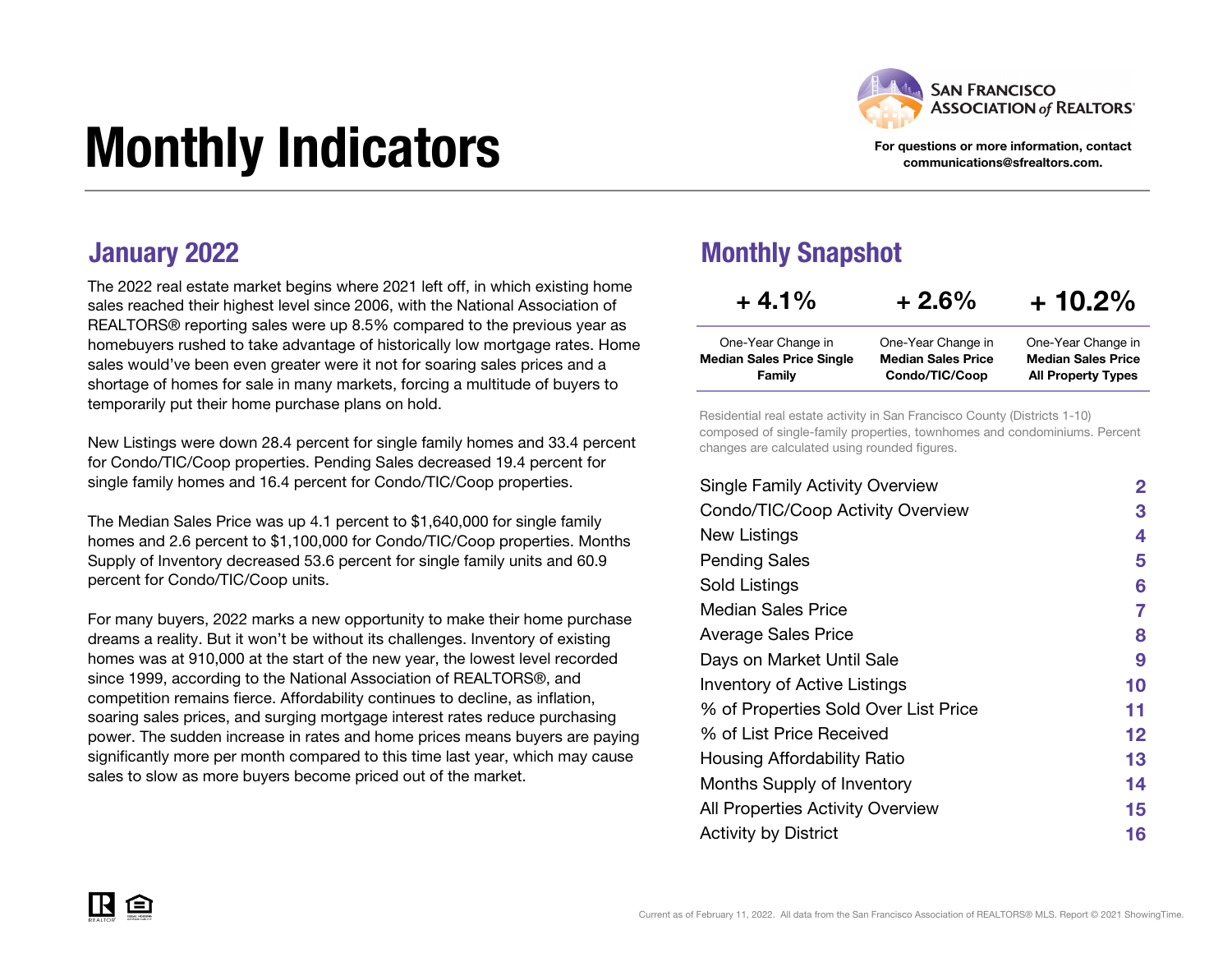## Single Family Activity Overview

Key metrics by report month and for year-to-date (YTD) starting from the first of the year.





Current as of February 11, 2022. All data from the San Francisco Association of REALTORS® MLS. Report © 2021 ShowingTime. | 2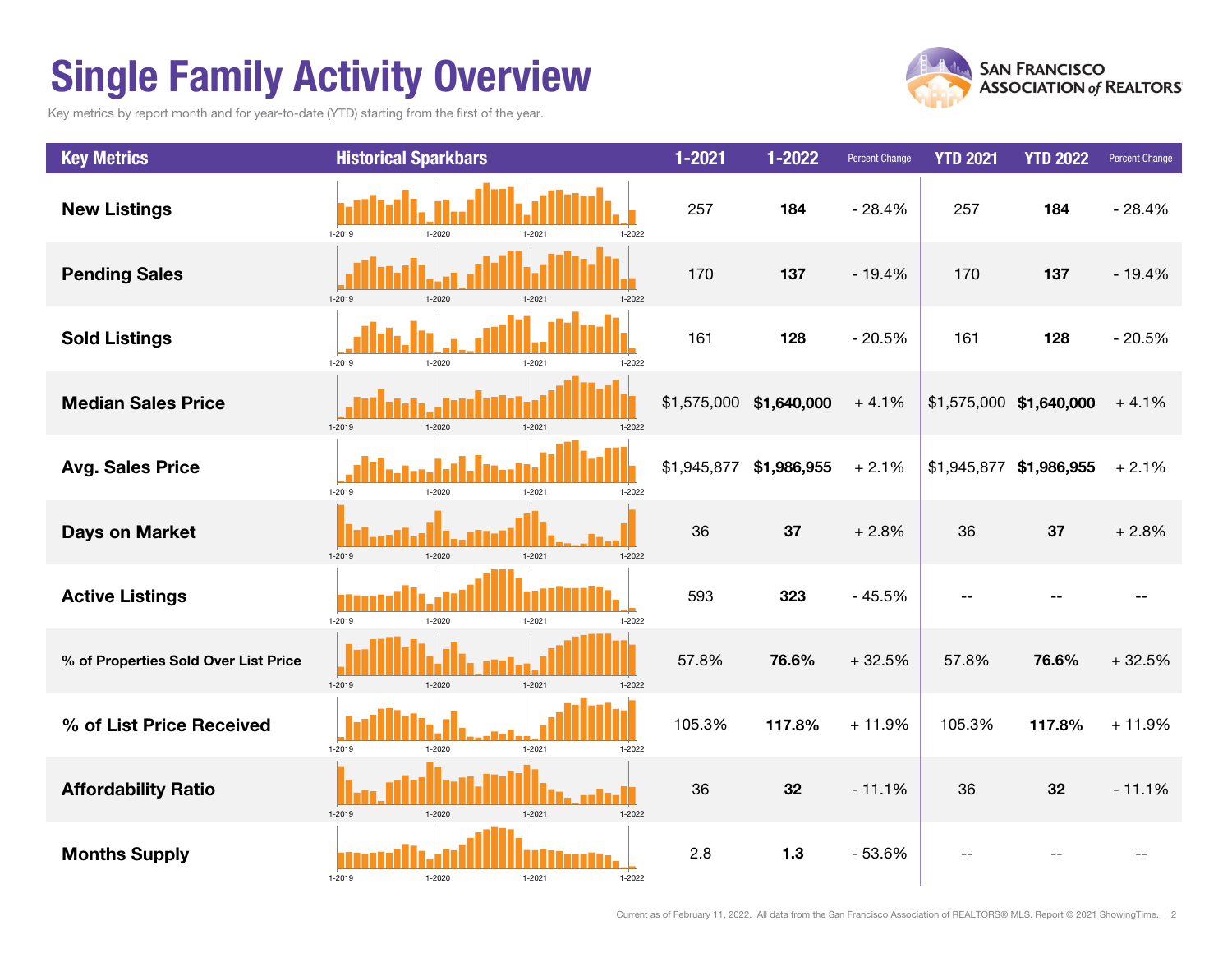## Condo/TIC/Coop Activity Overview

Key metrics by report month and for year-to-date (YTD) starting from the first of the year.



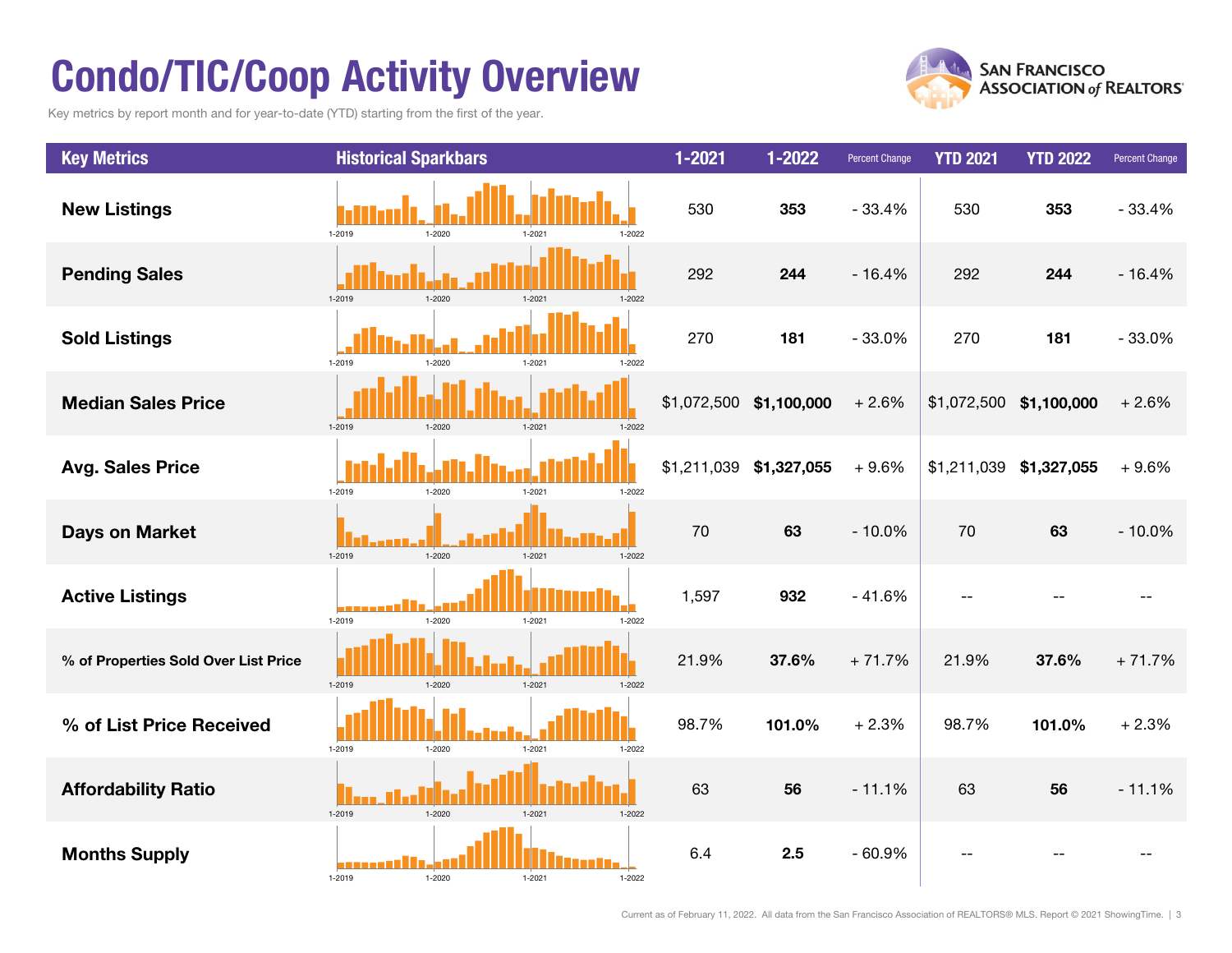### New Listings

A count of the properties that have been newly listed on the market in a given month.



Year-Over-Year Change





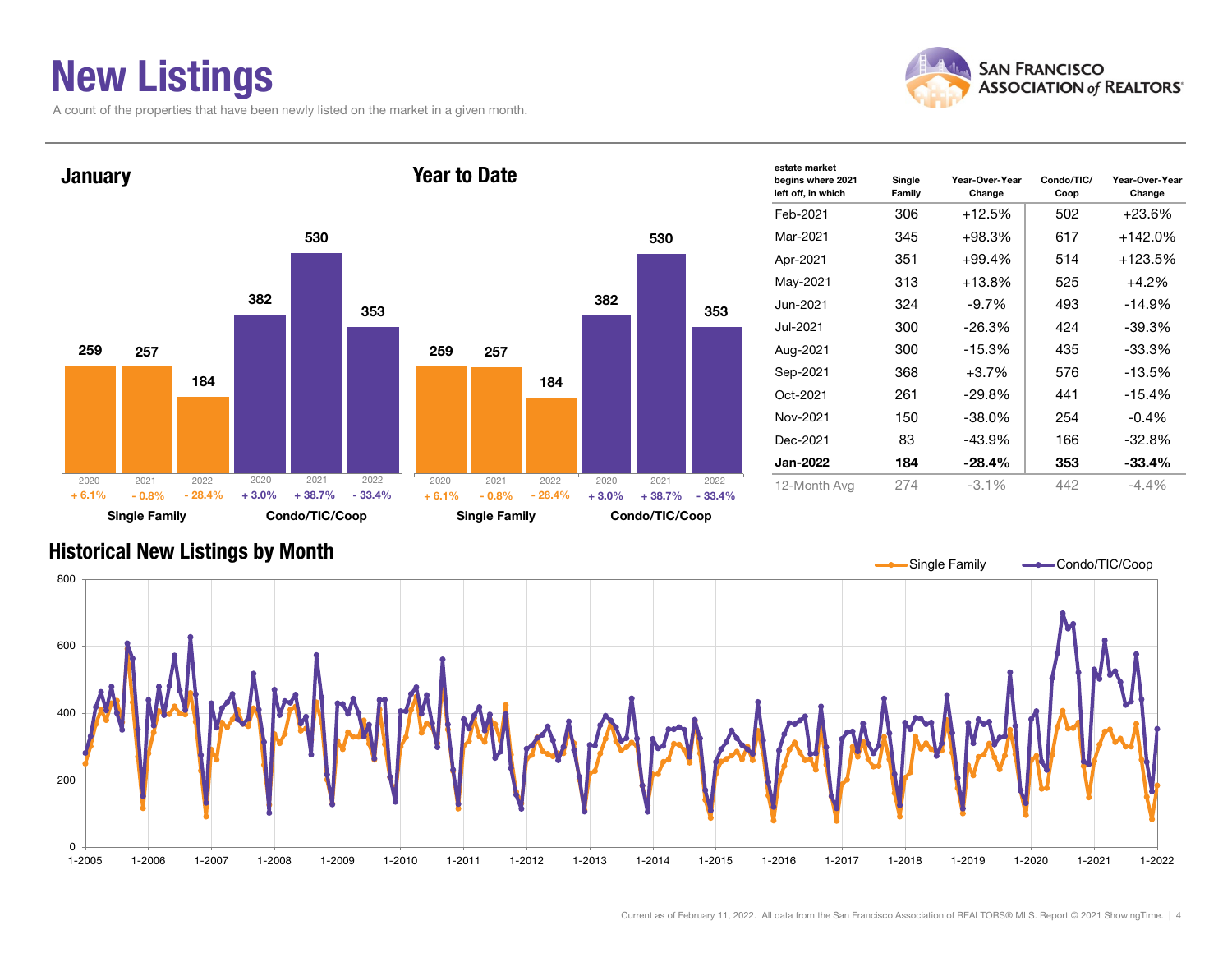### Pending Sales

A count of the properties on which offers have been accepted in a given month.





#### Historical Pending Sales by Month



Current as of February 11, 2022. All data from the San Francisco Association of REALTORS® MLS. Report © 2021 ShowingTime. | 5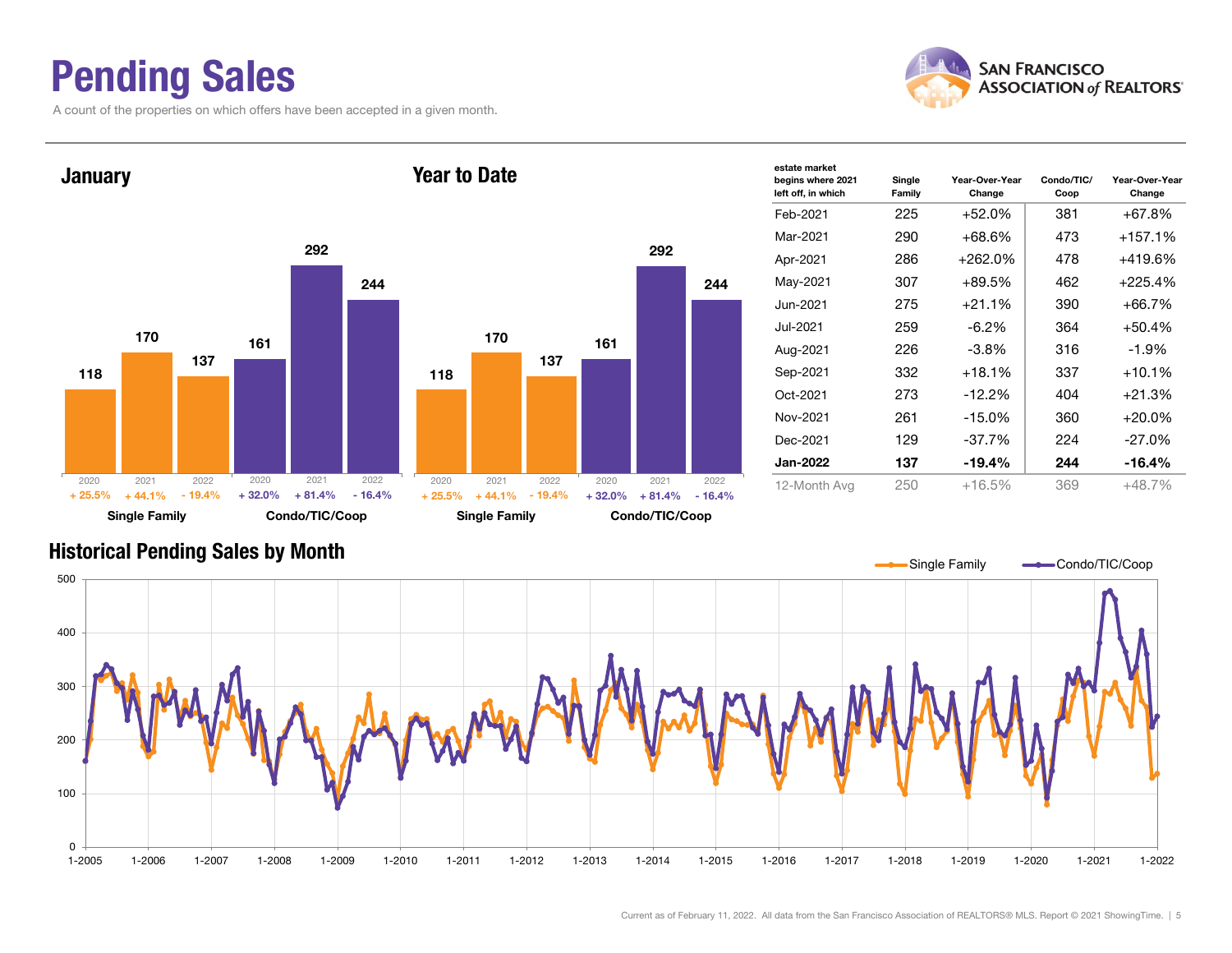### Sold Listings

A count of the actual sales that closed in a given month.





| estate market<br>begins where 2021<br>left off, in which | Single<br>Family | Year-Over-Year<br>Change | Condo/TIC/<br>Coop | Year-Over-Year<br>Change |  |  |
|----------------------------------------------------------|------------------|--------------------------|--------------------|--------------------------|--|--|
| Feb-2021                                                 | 163              | $+24.4%$                 | 278                | +56.2%                   |  |  |
| Mar-2021                                                 | 270              | $+50.8%$                 | 457                | $+93.6%$                 |  |  |
| Apr-2021                                                 | 289              | $+140.8%$                | 462                | +294.9%                  |  |  |
| May-2021                                                 | 266              | +133.3%                  | 442                | +287.7%                  |  |  |
| Jun-2021.                                                | 325              | +79.6%                   | 471                | +166.1%                  |  |  |
| Jul-2021                                                 | 255              | $+7.1%$                  | 371                | $+39.5%$                 |  |  |
| Aug-2021                                                 | 256              | $+5.3%$                  | 348                | $+45.0%$                 |  |  |
| Sep-2021                                                 | 245              | $-4.7%$                  | 291                | -9.9%                    |  |  |
| Oct-2021                                                 | 310              | $+1.6%$                  | 362                | $+24.0%$                 |  |  |
| Nov-2021                                                 | 293              | $+3.2%$                  | 423                | $+24.0\%$                |  |  |
| Dec-2021                                                 | 212              | $-29.8%$                 | 322                | $-8.8\%$                 |  |  |
| <b>Jan-2022</b>                                          | 128              | $-20.5%$                 | 181                | $-33.0\%$                |  |  |
| 12-Month Avg                                             | 251              | $+19.8%$                 | 367                | $+51.6%$                 |  |  |
|                                                          |                  |                          |                    |                          |  |  |

#### Historical Sold Listings by Month

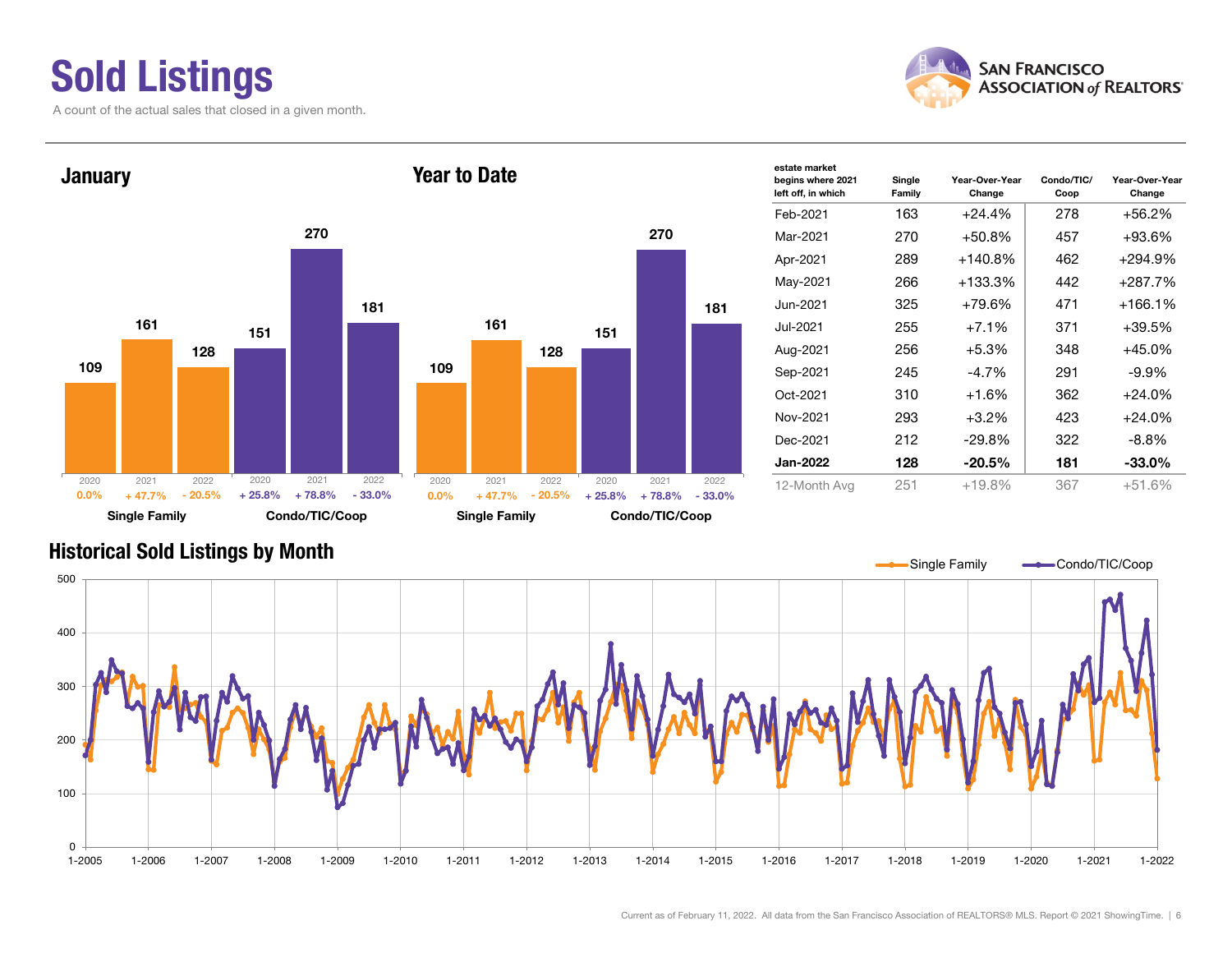#### Median Sales Price

Point at which half of the sales sold for more and half sold for less, not accounting for seller concessions, in a given month.



| estate market<br>begins where 2021<br>left off, in which | Single<br>Family | Year-Over-Year<br>Change | Condo/TIC/<br>Coop | Year-Over-Year<br>Change |
|----------------------------------------------------------|------------------|--------------------------|--------------------|--------------------------|
| Feb-2021                                                 | \$1,650,000      | +2.5%                    | \$1,196,500        | $-5.0\%$                 |
| Mar-2021                                                 | \$1,725,000      | $+9.5%$                  | \$1,221,184        | $-2.3%$                  |
| Apr-2021                                                 | \$1,800,000      | $+12.1%$                 | \$1,200,000        | $-5.9\%$                 |
| May-2021                                                 | \$1,886,500      | $+18.8%$                 | \$1,225,000        | $+12.6%$                 |
| Jun-2021                                                 | \$1,950,000      | $+12.7%$                 | \$1,250,000        | +2.0%                    |
| Jul-2021                                                 | \$1,850,000      | $+15.3%$                 | \$1,208,000        | $-4.2\%$                 |
| Aug-2021                                                 | \$1,847,500      | $+13.7\%$                | \$1,150,000        | $-5.0\%$                 |
| Sep-2021                                                 | \$1,750,000      | $+6.1%$                  | \$1,200,000        | $+2.1%$                  |
| Oct-2021                                                 | \$1,805,000      | $+12.5%$                 | \$1,247,000        | $+8.2\%$                 |
| Nov-2021                                                 | \$1,888,888      | $+15.4%$                 | \$1,270,000        | $+8.4%$                  |
| Dec-2021                                                 | \$1,677,500      | $+8.2%$                  | \$1,289,500        | $+17.2%$                 |
| <b>Jan-2022</b>                                          | \$1,640,000      | $+4.1%$                  | \$1,100,000        | +2.6%                    |
| 12-Month Avg*                                            | \$1,810,000      | $+12.4%$                 | \$1,220,000        | +3.5%                    |

#### Historical Median Sales Price by Month

\* Median Sales Price for all properties from February 2021 through January 2022. This is not the average of the individual figures above.



| estate market<br>begins where 2021<br>left off, in which | Single<br>Family | Year-Over-Year<br>Change | Condo/TIC/<br>Coop | Year-Over-Year<br>Change |
|----------------------------------------------------------|------------------|--------------------------|--------------------|--------------------------|
| Feb-2021                                                 | \$1,650,000      | $+2.5%$                  | \$1,196,500        | $-5.0%$                  |
| Mar-2021                                                 | \$1,725,000      | $+9.5%$                  | \$1,221,184        | $-2.3%$                  |
| Apr-2021                                                 | \$1,800,000      | $+12.1%$                 | \$1,200,000        | -5.9%                    |
| May-2021                                                 | \$1,886,500      | $+18.8%$                 | \$1,225,000        | +12.6%                   |
| Jun-2021                                                 | \$1,950,000      | $+12.7%$                 | \$1,250,000        | $+2.0%$                  |
| Jul-2021                                                 | \$1,850,000      | $+15.3%$                 | \$1,208,000        | $-4.2\%$                 |
| Aug-2021                                                 | \$1,847,500      | +13.7%                   | \$1,150,000        | $-5.0\%$                 |
| Sep-2021                                                 | \$1,750,000      | $+6.1%$                  | \$1,200,000        | $+2.1%$                  |
| Oct-2021                                                 | \$1,805,000      | $+12.5%$                 | \$1,247,000        | $+8.2%$                  |
| Nov-2021                                                 | \$1,888,888      | $+15.4%$                 | \$1,270,000        | $+8.4%$                  |
| Dec-2021                                                 | \$1,677,500      | $+8.2\%$                 | \$1,289,500        | $+17.2\%$                |

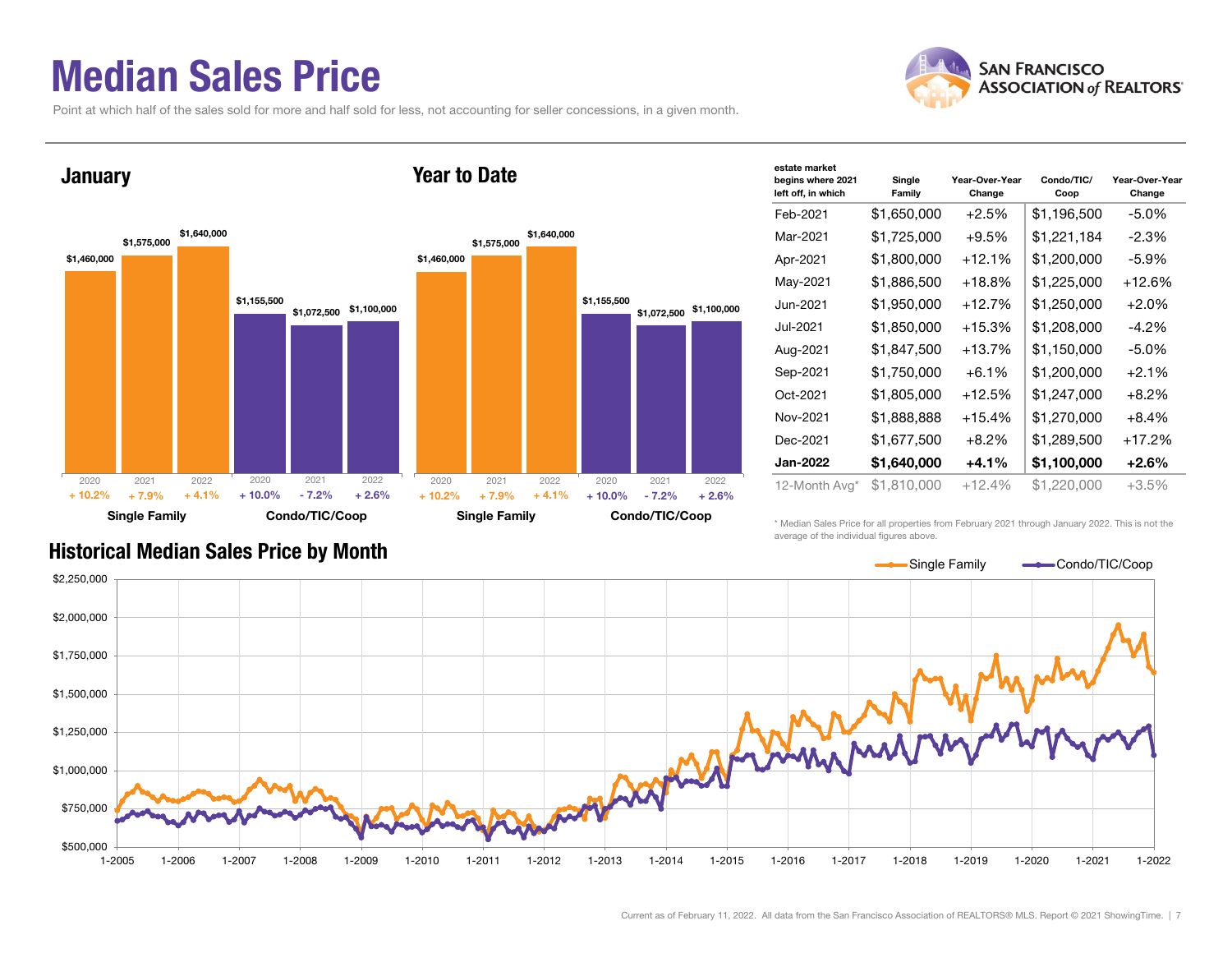#### Average Sales Price

**January** 

Average sales price for all closed sales, not accounting for seller concessions, in a given month.





| estate market                           |                  |                          |                    |                          |
|-----------------------------------------|------------------|--------------------------|--------------------|--------------------------|
| begins where 2021<br>left off, in which | Single<br>Family | Year-Over-Year<br>Change | Condo/TIC/<br>Coop | Year-Over-Year<br>Change |
| Feb-2021                                | \$2,257,454      | $+18.2%$                 | \$1,344,643        | -0.5%                    |
| Mar-2021                                | \$2,214,726      | $+9.2\%$                 | \$1,369,434        | $+0.2%$                  |
| Apr-2021                                | \$2,430,795      | $+11.3%$                 | \$1,347,315        | -0.0%                    |
| May-2021                                | \$2,479,992      | $+32.1%$                 | \$1,369,209        | $+9.4%$                  |
| Jun-2021                                | \$2,504,876      | $+13.8%$                 | \$1,388,929        | $-1.9\%$                 |
| Jul-2021                                | \$2,292,230      | +13.8%                   | \$1,355,128        | -3.0%                    |
| Aug-2021                                | \$2,128,296      | $+7.1%$                  | \$1,425,053        | $+7.4%$                  |
| Sep-2021                                | \$2,165,489      | $+14.2%$                 | \$1,330,272        | $+1.9%$                  |
| Oct-2021                                | \$2,359,157      | $+23.7%$                 | \$1,460,761        | $+16.6%$                 |
| Nov-2021                                | \$2,359,605      | $+15.9%$                 | \$1,543,572        | $+21.4%$                 |
| Dec-2021                                | \$2,373,627      | $+17.9%$                 | \$1,467,566        | $+14.5%$                 |
| Jan-2022                                | \$1,986,955      | $+2.1\%$                 | \$1,327,055        | +9.6%                    |
| 12-Month Avg*                           | \$2.318.178      | $+16.2%$                 | \$1,397,853        | $+6.8%$                  |

Year to Date

\* Avg. Sales Price for all properties from February 2021 through January 2022. This is not the average of the individual figures above.

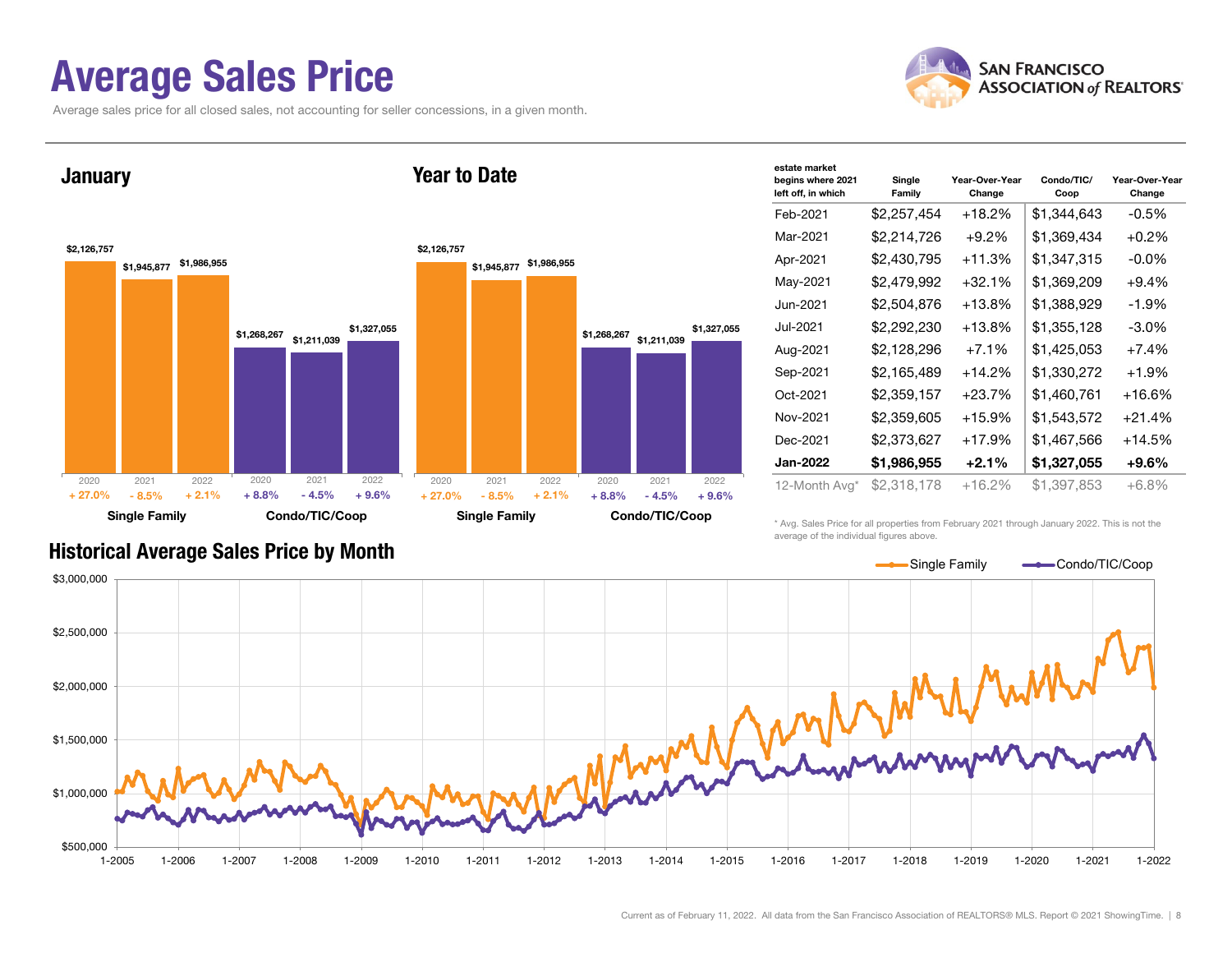#### Days on Market Until Sale

Average number of days between when a property is listed and when an offer is accepted in a given month.





| estate market                           |                  |                          |                    |                          |  |  |
|-----------------------------------------|------------------|--------------------------|--------------------|--------------------------|--|--|
| begins where 2021<br>left off, in which | Single<br>Family | Year-Over-Year<br>Change | Condo/TIC/<br>Coop | Year-Over-Year<br>Change |  |  |
| Feb-2021                                | 30               | $+20.0\%$                | 62                 | $+121.4%$                |  |  |
| Mar-2021                                | 23               | $+9.5%$                  | 45                 | $+66.7%$                 |  |  |
| Apr-2021                                | 19               | $-5.0\%$                 | 45                 | $+40.6%$                 |  |  |
| May-2021                                | 18               | $-25.0%$                 | 36                 | $-10.0\%$                |  |  |
| Jun-2021                                | 17               | $-34.6%$                 | 35                 | $+2.9%$                  |  |  |
| Jul-2021                                | 18               | $-28.0\%$                | 40                 | $+5.3%$                  |  |  |
| Aug-2021                                | 24               | $0.0\%$                  | 40                 | $0.0\%$                  |  |  |
| Sep-2021                                | 22               | $-12.0\%$                | 37                 | $-17.8%$                 |  |  |
| Oct-2021                                | 19               | $-29.6%$                 | 34                 | $-17.1%$                 |  |  |
| Nov-2021                                | 20               | $-39.4%$                 | 40                 | $-20.0\%$                |  |  |
| Dec-2021                                | 29               | $-17.1%$                 | 45                 | $-27.4%$                 |  |  |
| Jan-2022                                | 37               | $+2.8\%$                 | 63                 | $-10.0\%$                |  |  |
| 12-Month Avg*                           | 22               | $-20.4%$                 | 42                 | $-5.8%$                  |  |  |
|                                         |                  |                          |                    |                          |  |  |

\* Days on Market for all properties from February 2021 through January 2022. This is not the average of the individual figures above.

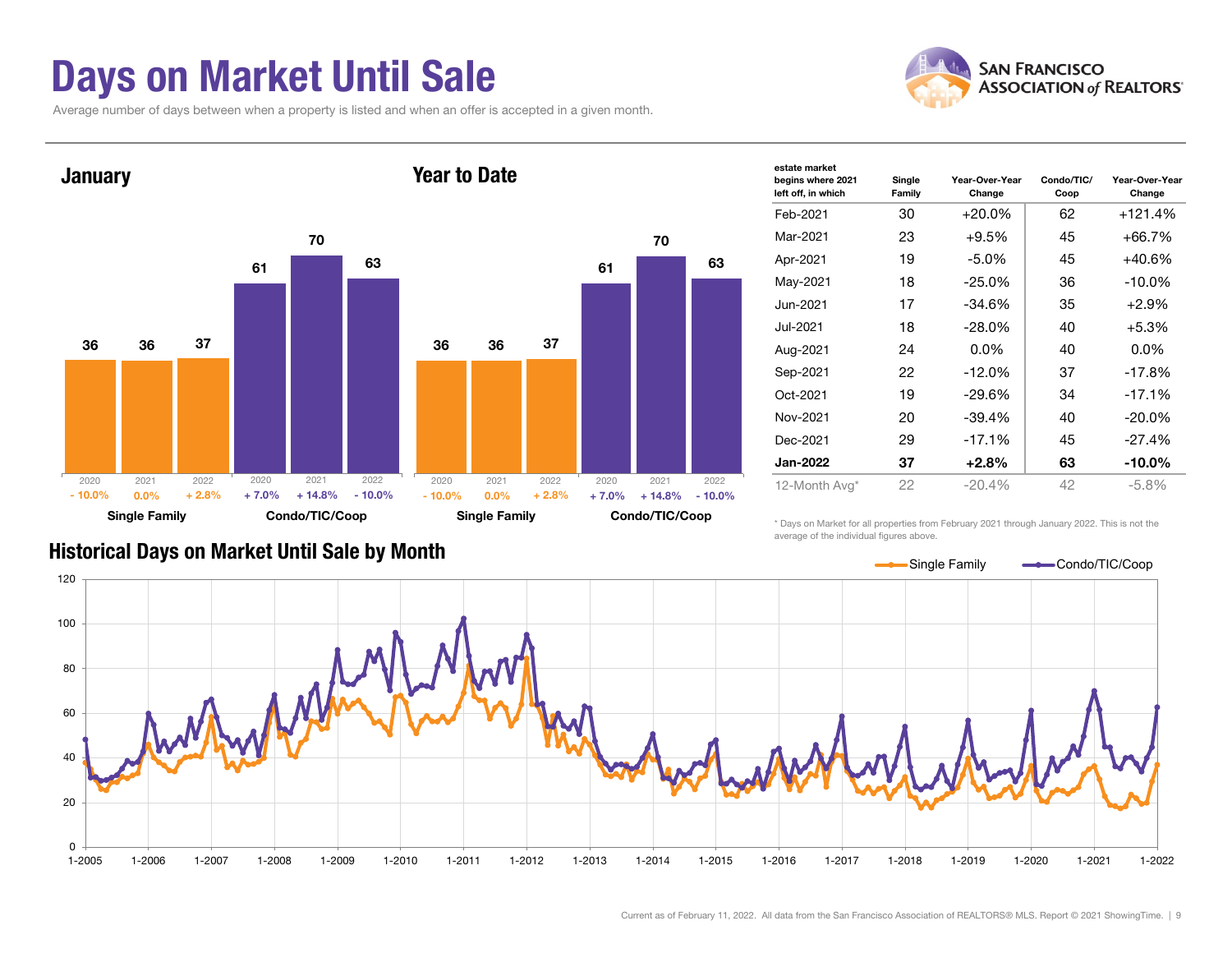#### Inventory of Active Listings

The number of properties available for sale in active status at the end of a given month.





#### Historical Inventory of Active Listings by Month

average of the individual figures above.

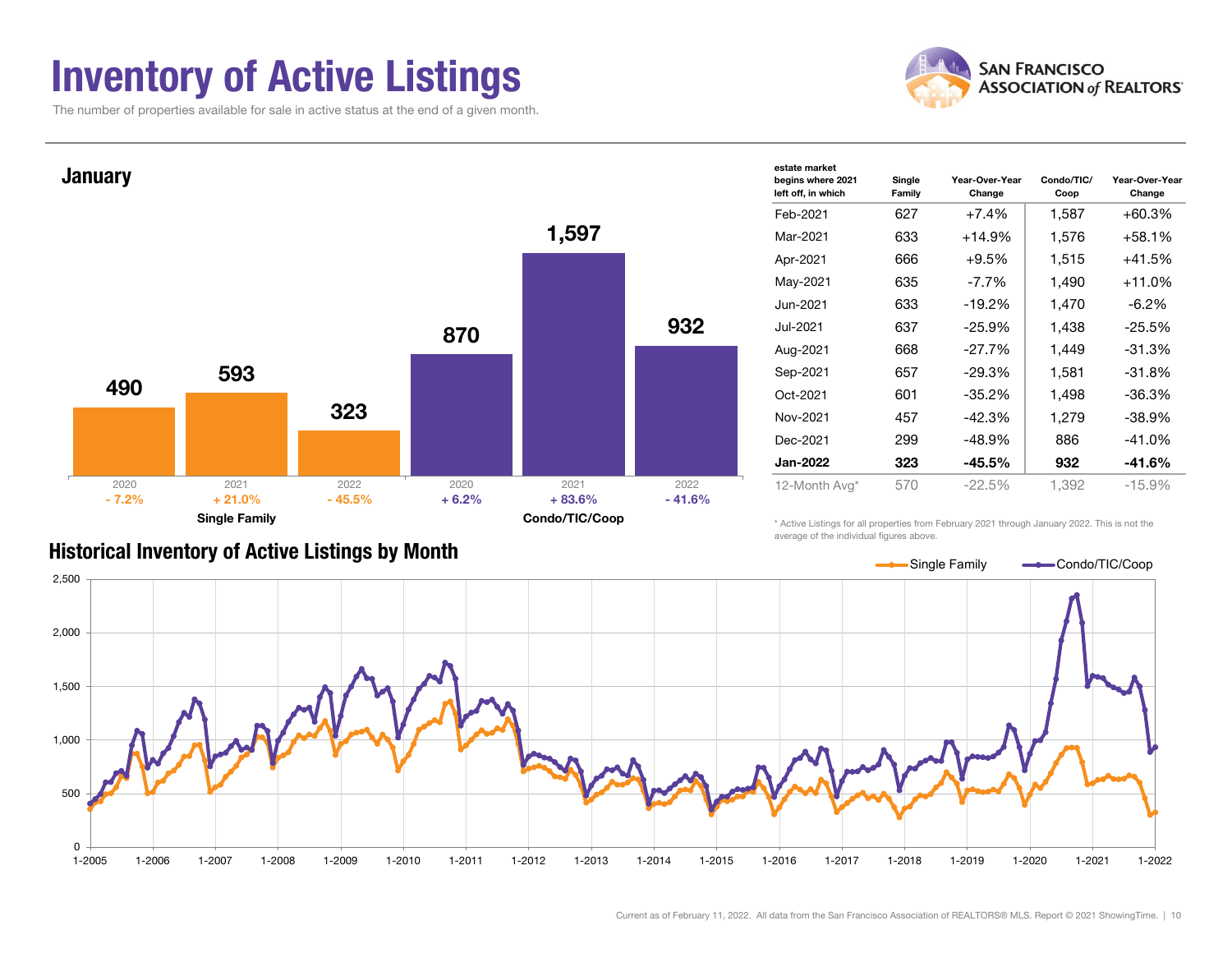### % of Properties Sold Over List Price

**SAN FRANCISCO ASSOCIATION of REALTORS'** 

Percentage found when dividing the number of properties sold by properties sold over its original list price, not accounting for seller concessions.



| сэмне шаглег<br>begins where 2021<br>left off, in which | Single<br>Family | Year-Over-Year<br>Change | Condo/TIC/<br>Coop | Year-Over-Year<br>Change |
|---------------------------------------------------------|------------------|--------------------------|--------------------|--------------------------|
| Feb-2021                                                | 68.1%            | $-7.1\%$                 | 35.3%              | -44.4%                   |
| Mar-2021                                                | 74.1%            | $-5.2\%$                 | 42.9%              | -28.7%                   |
| Apr-2021                                                | 76.1%            | $+8.7\%$                 | 45.0%              | $-24.7%$                 |
| May-2021                                                | 79.7%            | $+26.1%$                 | 53.6%              | $+27.3%$                 |
| Jun-2021                                                | 82.5%            | $+49.5%$                 | 54.4%              | $+74.9%$                 |
| Jul-2021                                                | 83.5%            | $+29.1%$                 | 55.8%              | $+25.7%$                 |
| Aug-2021                                                | 84.4%            | $+28.3%$                 | 54.6%              | +59.6%                   |
| Sep-2021                                                | 84.5%            | $+30.0\%$                | 54.6%              | +58.7%                   |
| Oct-2021                                                | 84.5%            | $+25.2%$                 | 61.0%              | +42.5%                   |
| Nov-2021                                                | 79.5%            | $+29.1%$                 | 55.3%              | $+68.6%$                 |
| Dec-2021                                                | 79.7%            | $+26.7%$                 | 46.6%              | +62.9%                   |
| Jan-2022                                                | 76.6%            | $+32.5\%$                | 37.6%              | +71.7%                   |
| 12-Month Avg                                            | 80.0%            | $+22.9%$                 | 50.5%              | $+29.1%$                 |

estate market

#### Historical % of Properties Sold Over List Price by Month

\* % of Properties Sold Over List Price for all properties from February 2021 through January 2022. This is not the average of the individual figures above.

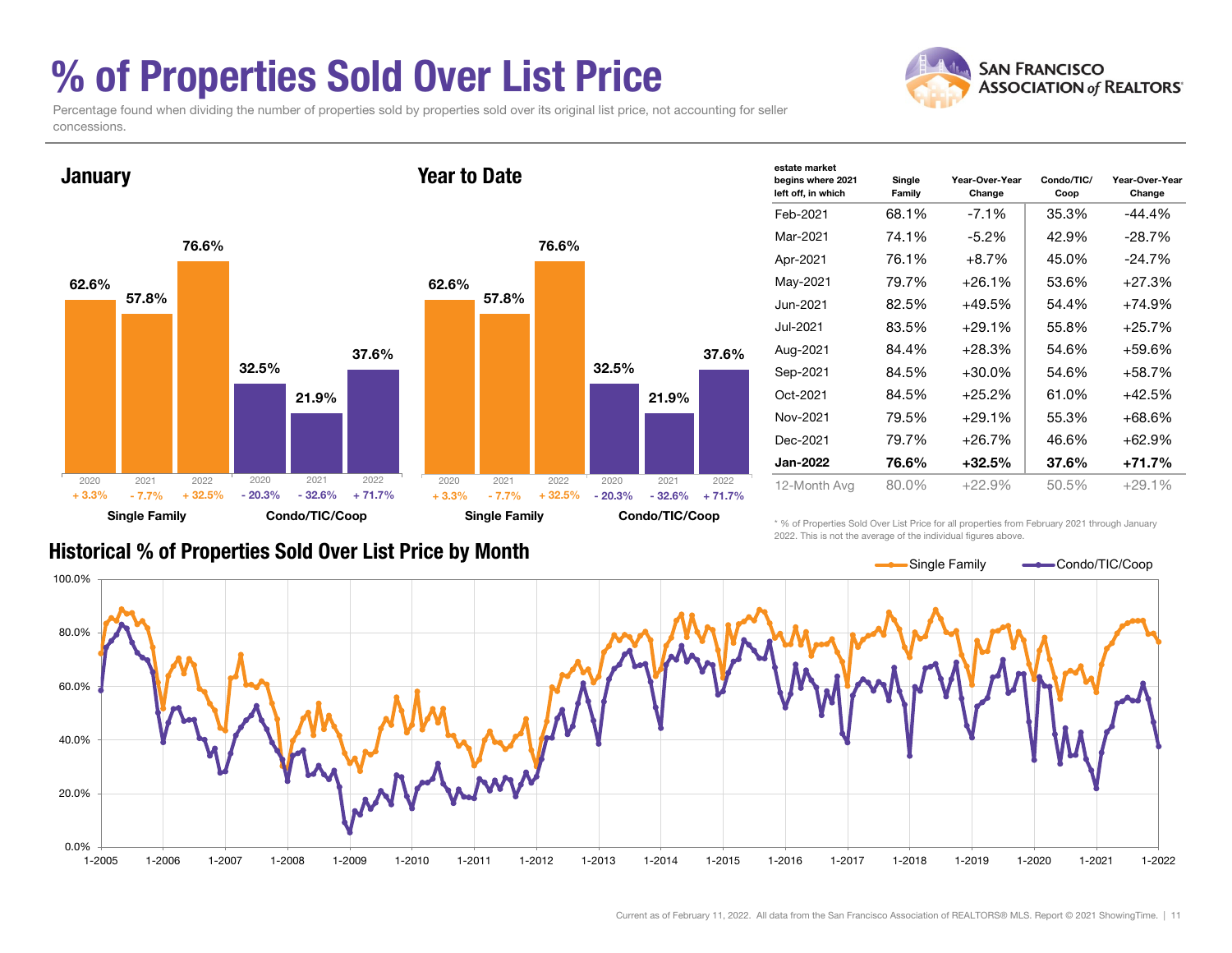### % of List Price Received



Percentage found when dividing a property's sales price by its most recent list price, then taking the average for all properties sold in a given month, not accounting for seller concessions.



| estate market<br>begins where 2021<br>left off, in which | Single<br>Family | Year-Over-Year<br>Change | Condo/TIC/<br>Coop | Year-Over-Year<br>Change |
|----------------------------------------------------------|------------------|--------------------------|--------------------|--------------------------|
| Feb-2021                                                 | 109.7%           | $-1.7%$                  | 100.7%             | $-4.3\%$                 |
| Mar-2021                                                 | 112.2%           | $-1.7%$                  | 102.4%             | $-1.6%$                  |
| Apr-2021                                                 | 113.8%           | $+4.6%$                  | 103.7%             | $-1.5\%$                 |
| May-2021                                                 | 116.8%           | $+10.4%$                 | 105.2%             | $+4.8%$                  |
| Jun-2021                                                 | 116.3%           | $+10.1%$                 | 105.3%             | $+5.4%$                  |
| Jul-2021                                                 | 118.5%           | +11.8%                   | 104.8%             | $+3.8%$                  |
| Aug-2021                                                 | 116.1%           | $+8.0\%$                 | 104.3%             | $+3.9%$                  |
| Sep-2021                                                 | 116.3%           | $+8.9%$                  | 105.0%             | +4.8%                    |
| Oct-2021                                                 | 117.0%           | $+8.2\%$                 | 105.5%             | $+4.1%$                  |
| Nov-2021                                                 | 114.9%           | $+8.4%$                  | 104.6%             | $+4.4%$                  |
| Dec-2021                                                 | 114.5%           | $+8.0\%$                 | 103.5%             | $+4.2%$                  |
| <b>Jan-2022</b>                                          | 117.8%           | +11.9%                   | 101.0%             | $+2.3%$                  |
| 12-Month Avg*                                            | 115.4%           | $+7.5%$                  | 104.0%             | $+3.0%$                  |

\* % of List Price Received for all properties from February 2021 through January 2022. This is not the average of the individual figures above.



#### Historical % of List Price Received by Month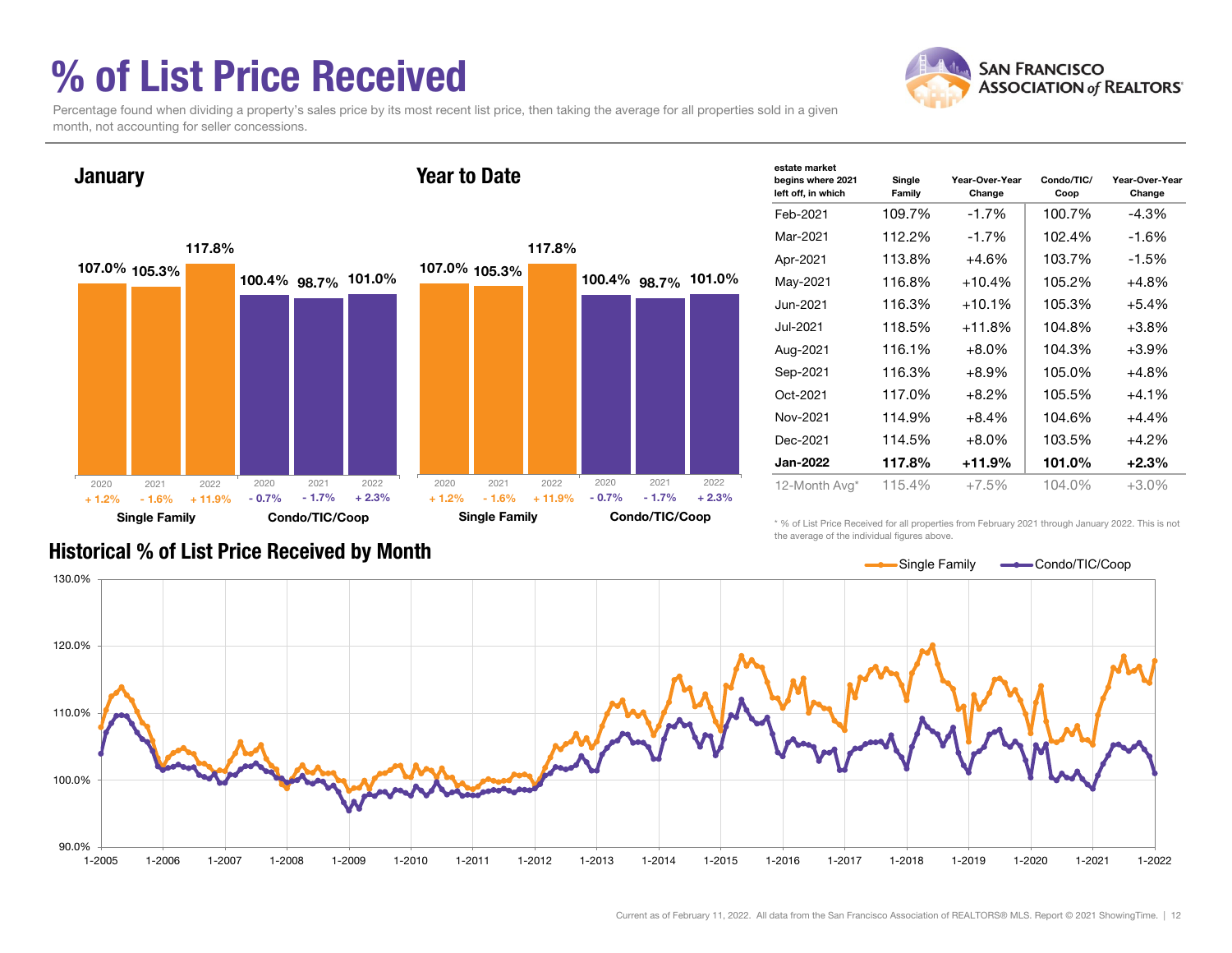## Housing Affordability Ratio

**SAN FRANCISCO ASSOCIATION of REALTORS'** 

This index measures housing affordability for the region. For example, an index of 120 means the median household income is 120% of what is necessary to qualify for the median-priced home under prevailing interest rates. A higher number means greater affordability.





| σοιαισ πιαι κοι<br>begins where 2021<br>left off, in which | Single<br>Family | Year-Over-Year<br>Change | Condo/TIC/<br>Coop | Year-Over-Year<br>Change |
|------------------------------------------------------------|------------------|--------------------------|--------------------|--------------------------|
| Feb-2021                                                   | 33               | $-2.9%$                  | 53                 | $+3.9%$                  |
| Mar-2021                                                   | 32               | $-3.0\%$                 | 52                 | $+6.1\%$                 |
| Apr-2021                                                   | 31               | $-8.8\%$                 | 55                 | $+7.8%$                  |
| May-2021                                                   | 30               | $-14.3%$                 | 54                 | $-8.5%$                  |
| Jun-2021                                                   | 28               | $-12.5%$                 | 52                 | $-3.7%$                  |
| Jul-2021                                                   | 30               | $-14.3%$                 | 55                 | $+3.8%$                  |
| Aug-2021                                                   | 30               | $-14.3%$                 | 57                 | $+1.8%$                  |
| Sep-2021                                                   | 32               | $-8.6\%$                 | 55                 | $-3.5%$                  |
| Oct-2021                                                   | 31               | $-13.9%$                 | 53                 | $-10.2%$                 |
| Nov-2021                                                   | 30               | $-14.3%$                 | 53                 | $-10.2%$                 |
| Dec-2021                                                   | 32               | $-13.5%$                 | 49                 | $-21.0%$                 |
| <b>Jan-2022</b>                                            | 32               | $-11.1%$                 | 56                 | $-11.1%$                 |
| 12-Month Avg*                                              | 31               | $-8.0\%$                 | 35                 | $-0.2\%$                 |

estate market

Historical Housing Affordability Ratio by Month

\* Affordability Ratio for all properties from February 2021 through January 2022. This is not the average of the individual figures above.

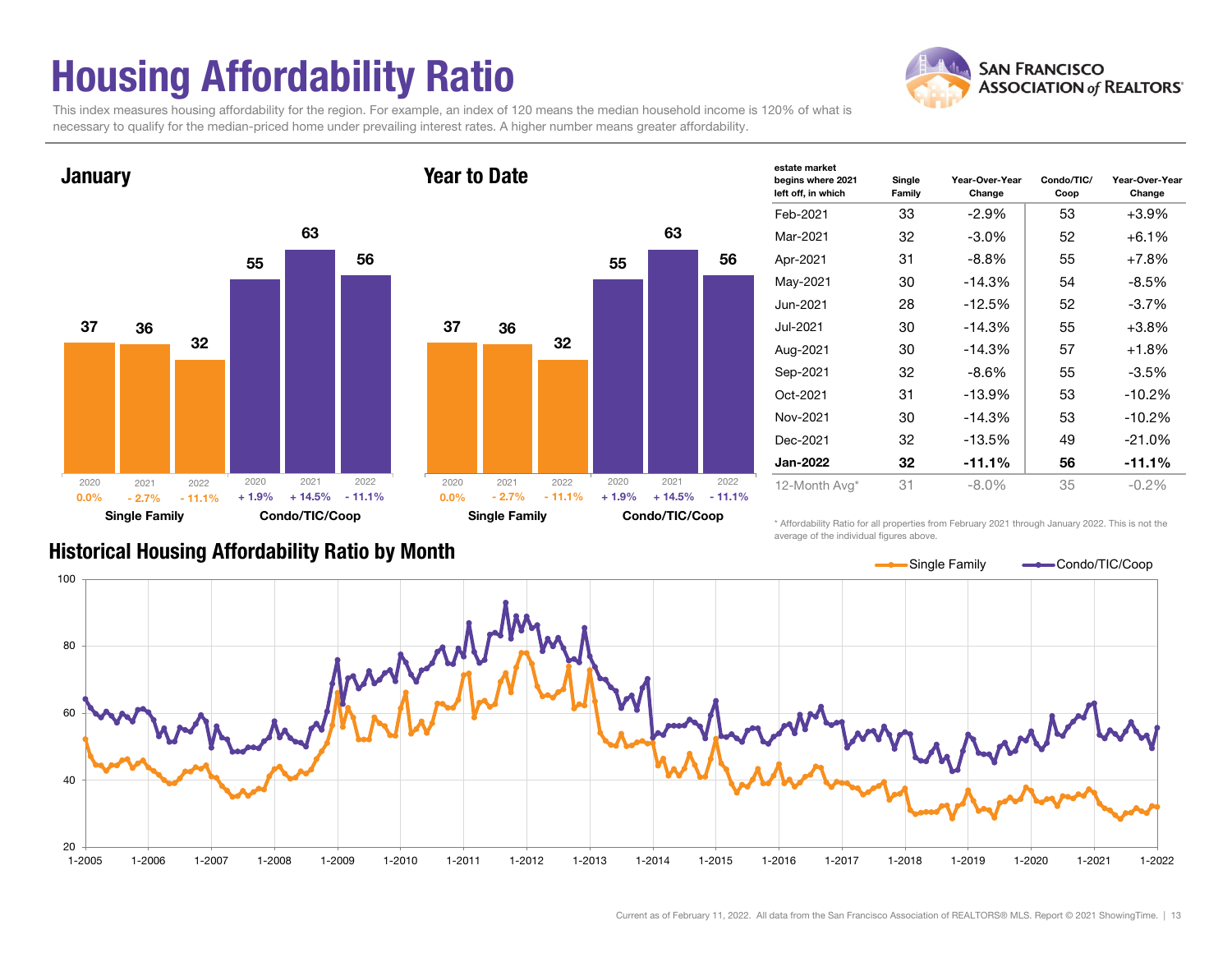### Months Supply of Inventory



Year-Over-Year Change

The inventory of homes for sale at the end of a given month, divided by the average monthly pending sales from the last 12 months.



#### Historical Months Supply of Inventory by Month

\* Months Supply for all properties from February 2021 through January 2022. This is not the average of the individual figures above.

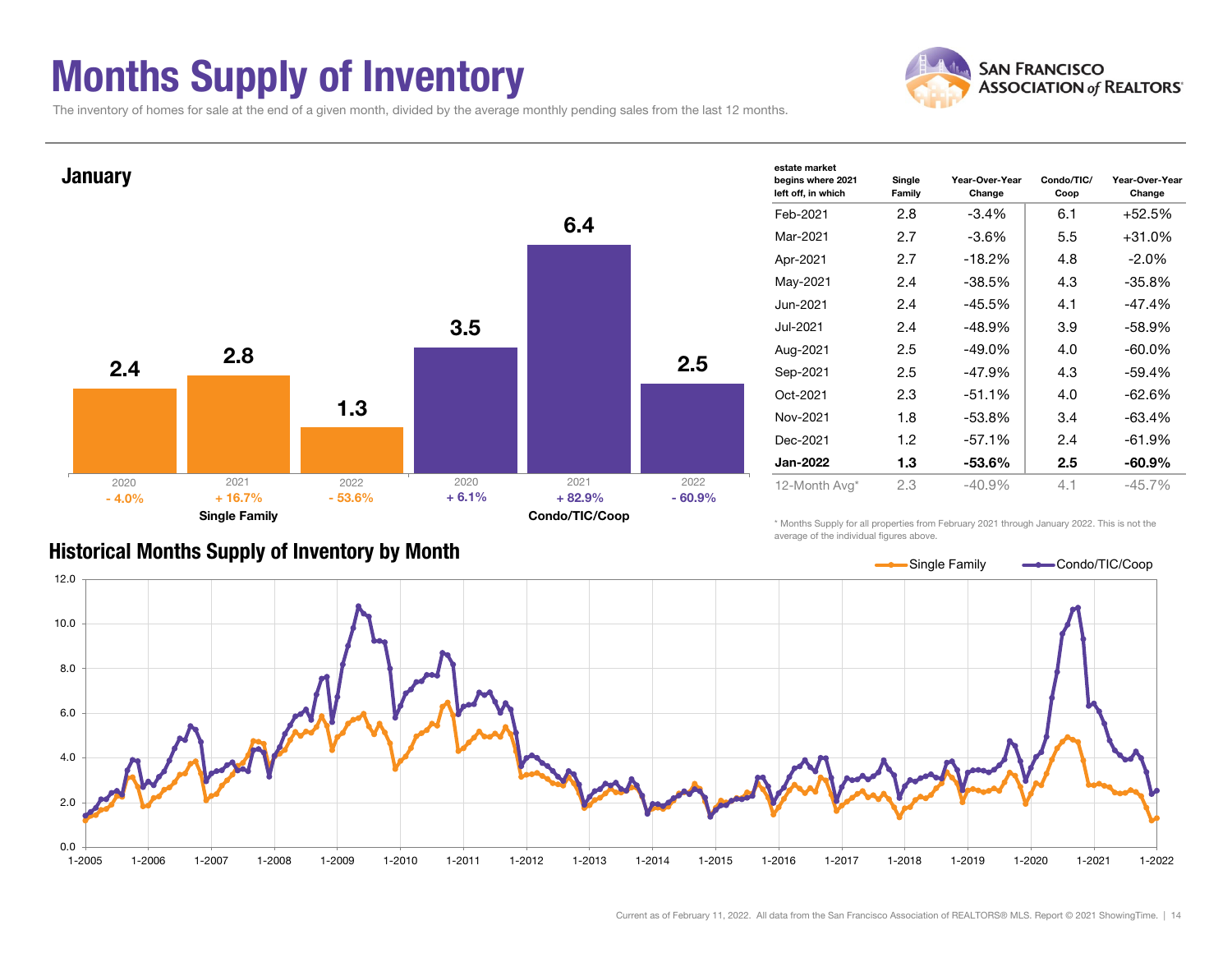### All Properties Activity Overview

Key metrics by report month and for year-to-date (YTD) starting from the first of the year.